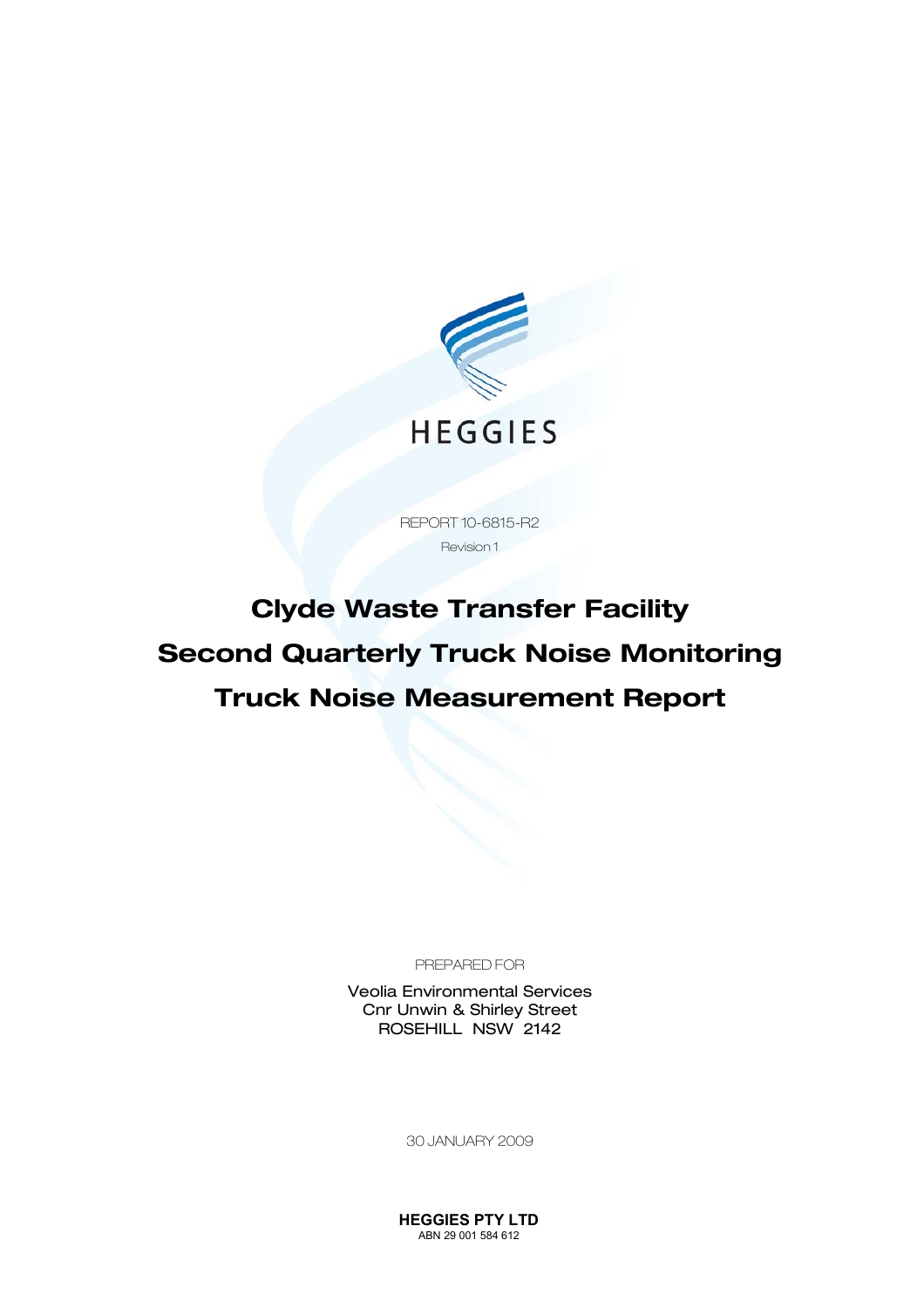

# Clyde Waste Transfer Facility Second Quarterly Truck Noise Monitoring Truck Noise Measurement Report

PREPARED BY:

Heggies Pty Ltd 2 Lincoln Street Lane Cove NSW 2066 Australia (PO Box 176 Lane Cove NSW 1595 Australia) Telephone 61 2 9427 8100 Facsimile 61 2 9427 8200 Email sydney@heggies.com Web www.heggies.com

#### DISCLAIMER

Reports produced by Heggies Pty Ltd are prepared for a particular Client's objective and are based on a specific scope, conditions and limitations, as agreed<br>between Heggies and the Client. Information and/or report(s) pr parties other than the Client should use any information and/or report(s) without first conferring with Heggies.

The information and/or report(s) prepared by Heggies should not be reproduced, presented or reviewed except in full. Before passing on to a third party any information and/or report(s) prepared by Heggies, the Client is to fully inform the third party of the objective and scope and any limitations and conditions, including any other relevant information which applies to the material prepared by Heggies. It is the responsibility of any third party to confirm whether information and/or report(s) prepared for others by Heggies are suitable for their specific objectives.



ME ME READ MANUSCRIPTION<br>OF THE ASSOCIATION<br>OF THE ASSOCIATION<br>ACOUSTICAL<br>CONSULTANTS

Heggies Pty Ltd is a Member Firm of the Association of Australian Acoustical Consultants.

#### DOCUMENT CONTROL

| Quality  |                   |
|----------|-------------------|
| Endorsed |                   |
| Company  |                   |
| CALCIANO | ISO 9001 Lic 3236 |
|          |                   |

Heggies Pty Ltd operates under a Quality System which has been certified by SAI Global Pty Limited to comply with all the requirements of ISO 9001:2000 "Quality management systems - Requirements" (Licence No 3236).

This document has been prepared in accordance with the requirements of that System.

| Reference  | Status     | Date            | Prepared    | <b>Checked</b>       | Authorised    |
|------------|------------|-----------------|-------------|----------------------|---------------|
| 10-6815-R2 | Revision 1 | 30 January 2009 | Kenny Tsang | <b>Andrew Parker</b> | Andrew Parker |
| 10-6815-R2 | Revision 0 | 22 January 2009 | Kenny Tsang | Dick Godson          | Dick Godson   |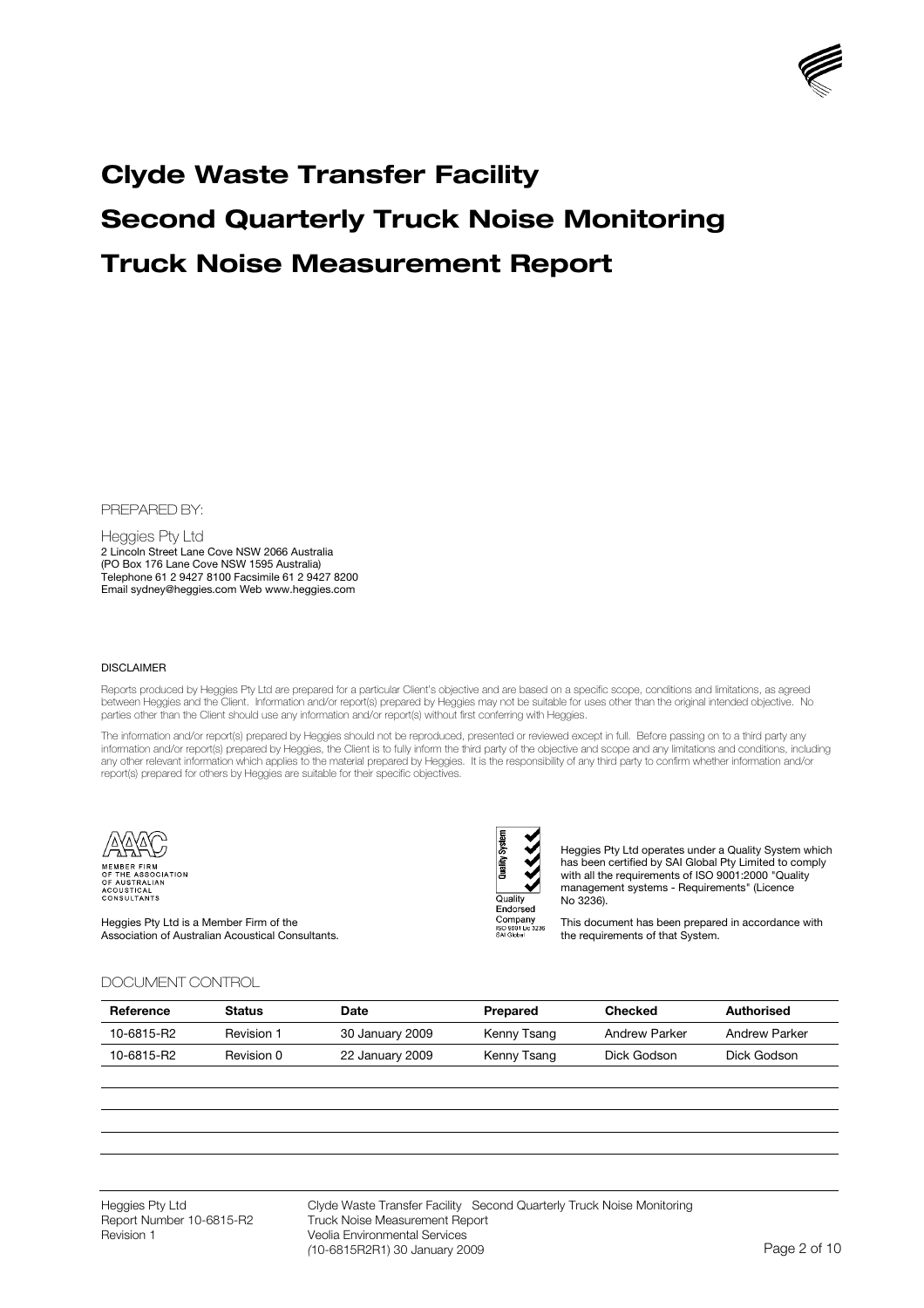

#### TABLE OF CONTENTS

| 1        | <b>INTRODUCTION</b>                                                                   | 4              |
|----------|---------------------------------------------------------------------------------------|----------------|
| 2        | MEASUREMENT LOCATION AND INSTRUMENTATION                                              | 4              |
| 3        | NOISE MEASUREMENT RESULTS                                                             | 7              |
| 4        | <b>CONCLUSIONS</b>                                                                    | 8              |
|          | <b>TABLE OF FIGURES</b>                                                               |                |
| Figure 1 | <b>Measurement Location</b>                                                           | 5              |
| Figure 2 | Noise Measurement Location                                                            | 5              |
| Figure 3 | Uphill Incline to Transfer Building                                                   | 6              |
| Figure 4 | Operating Position away from Plane View                                               | 6              |
| Figure 5 | Noise Measurements on 13 January 2009 for Trucks Entering the Waste Transfer Facility | $\overline{7}$ |

#### APPENDICES

Appendix A Results of Truck Noise Monitoring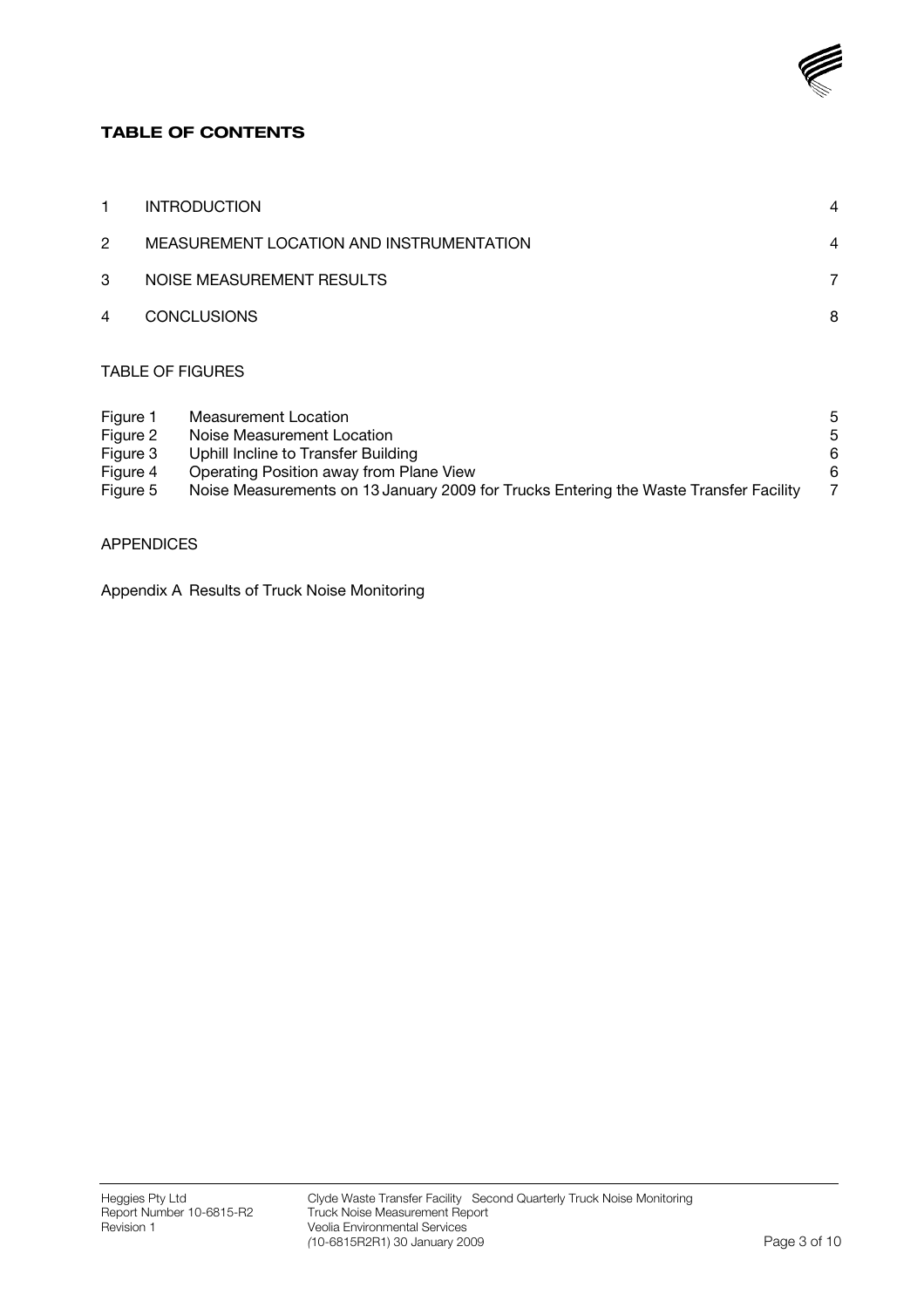

## 1 INTRODUCTION

Heggies Pty Ltd (Heggies) has been engaged by Veolia Environmental Services (Veolia) to perform quarterly Truck Noise Monitoring reports to assist the monitoring and management of noise levels from heavy vehicles accessing the Clyde Waste Transfer Facility.

This report provides the results of the second quarterly noise measurement results conducted on the 13 January 2009 at 322 Parramatta Rd, Clyde. Results serve as part of a truck noise management program to ensure all trucks that utilise the Clyde Waste Transfer Facility complies with relevant Australia Standards.

Refer to Heggies report 10-6815R1 dated 23 October 2008, entitled "Clyde Waste Transfer Facility Truck Noise Monitoring Truck Noise Measurement Report" for background information.

Measurements are aligned with the requirements of Australian Design Rule (ADR) 28/01 as far as practical, allowing noise from truck passbys to be compared with the applicable noise limits.

## 2 MEASUREMENT LOCATION AND INSTRUMENTATION

The second quarterly Truck Noise Monitoring survey conducted on the 13 January 2009, followed the methodology previously adopted in the first Truck Noise Monitoring conducted on the 15 October 2008 at 322 Parramatta Road, Clyde.

Based on the success in capturing the minimum 25% of the daily truck movements in the first monitoring survey as required by DECC, the second monitoring survey was performed over the same time period (8.00 am to 12.00 noon).

In order for the measurements to be comparable with the noise limits of ADR 28/01, together with the measurements results obtained from the first quarterly Truck Noise Monitoring survey, the following conditions for equipment setup were maintained:

- Measurements were undertaken at a distance of 7.5 m from the path of the vehicle's centreline (ie at the same measurement distance identified in ADR 28/01).
- Measurements were undertaken at a height of 1.2 m above the test site surface (ie at the same height identified in ADR 28/01).
- Measurements were undertaken at the location illustrated in Figure 1 and Figure 2. This location is positioned between the weighbridge and the transfer building on an uphill slope (see Figure 3). Trucks were required to be accelerating at this location, consistent with the "Vehicles in Motion" test requirement for the vehicle to be operating under full throttle adjacent to the microphone. This measurement location (ie on an up slope with the vehicle accelerating) is considered to be representative of the ADR 28/01 test requirements.
- Measurements were undertaken using a Brüel & Kjær 2260 sound level meter using the A-weighting filter network and the fast response time constant, in accordance with the relevant standards.
- A 10 m microphone extension lead was used to enable the sound level meter to be operated from a hidden location surrounded by high growing plants to ensure that normal driving behaviour was not influenced by someone standing in full view (see Figure 4).
- The vehicle type of each truck was recorded in order to determine the relevant vehicle class and noise limits identified.
- The number plate and the owner company of the vehicles were recorded for each truck passby in order to fully identify vehicles that exceeded the specified noise limits.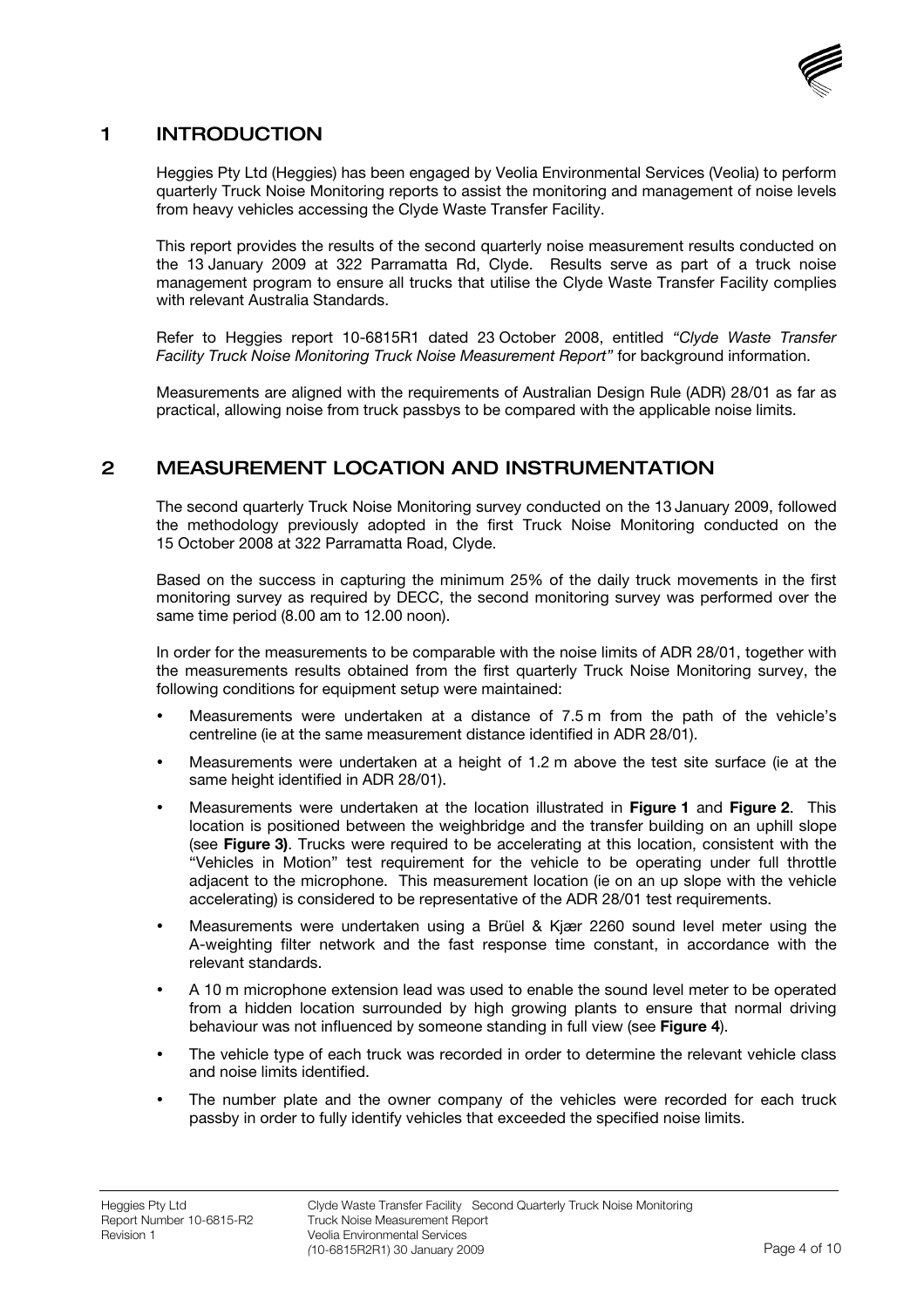

Figure 1 Measurement Location



Figure 2 Noise Measurement Location



Clyde Waste Transfer Facility Second Quarterly Truck Noise Monitoring Truck Noise Measurement Report Veolia Environmental Services (10-6815R2R1) 30 January 2009 Page 5 of 10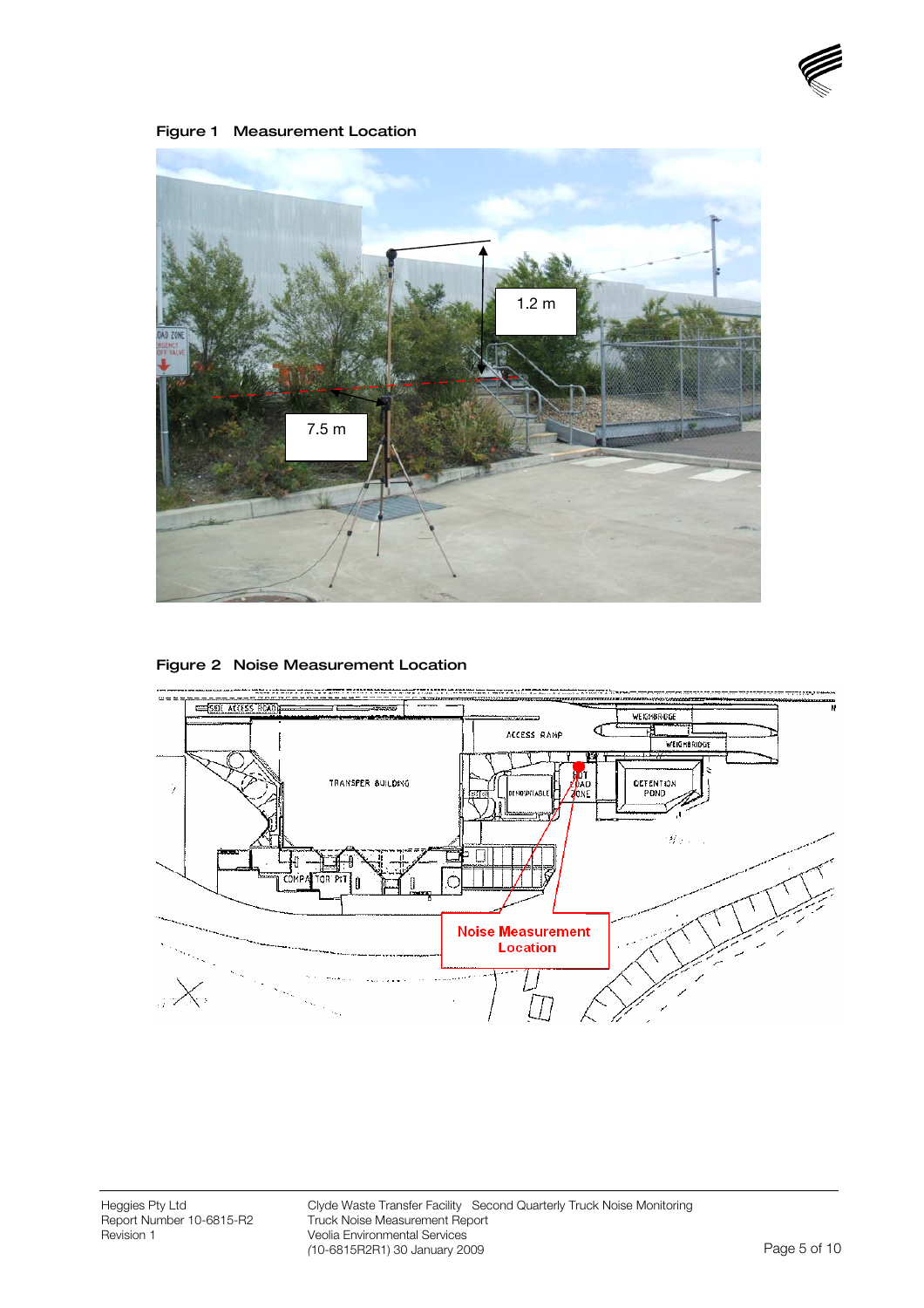



Figure 3 Uphill Incline to Transfer Building

Figure 4 Operating Position away from Plane View

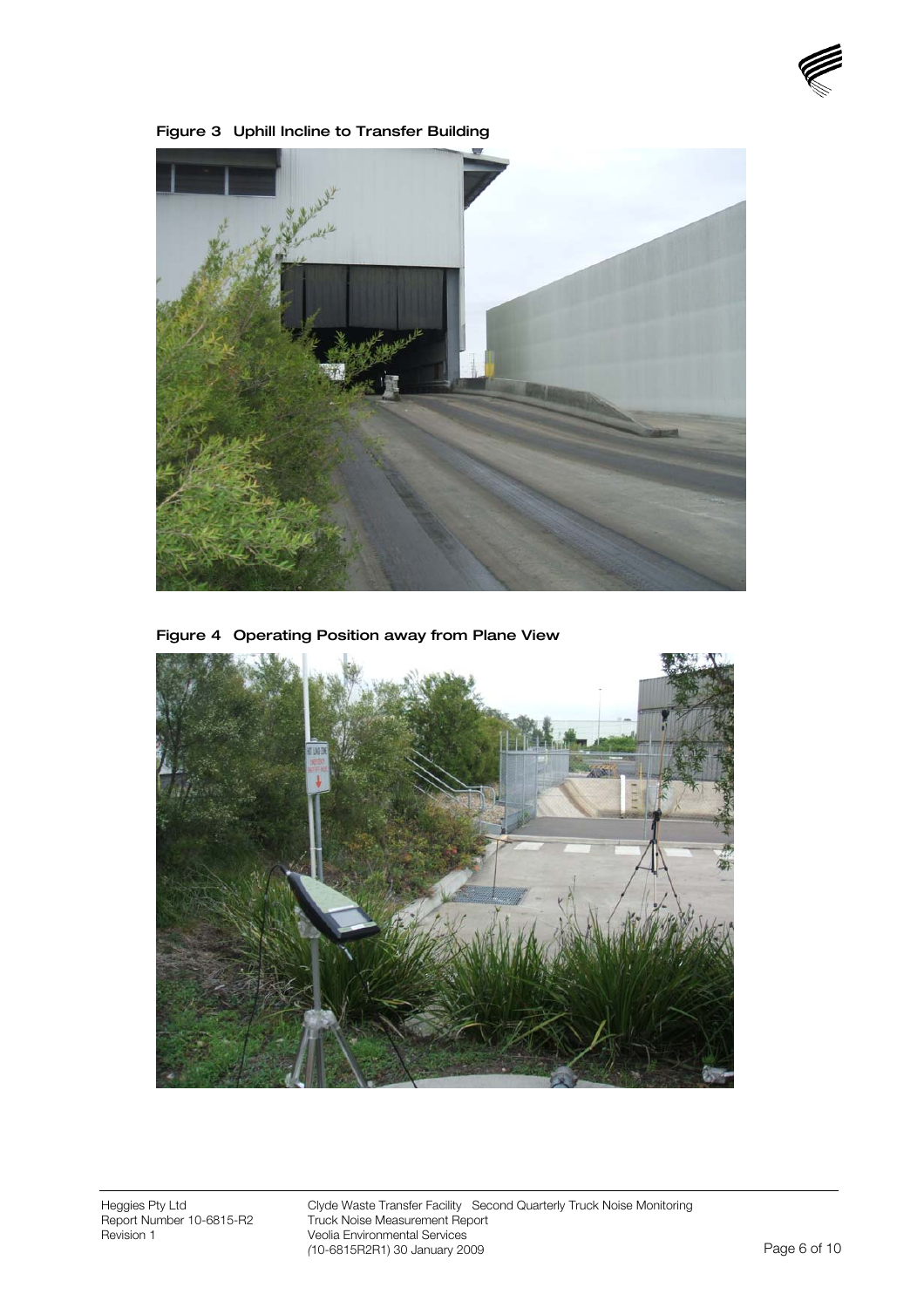

## 3 NOISE MEASUREMENT RESULTS

To satisfy the intent of the ADR 28/01 test requirements, in Condition 112, a Noise Management Plan has been prepared by Veolia incorporating the recommendations provided in Heggies' Report 10-6815R1 dated 23 October 2008. The Noise Management Plan documents the management actions to be followed if the LAmax noise levels from truck passbys are found to exceed the noise limits.

Appendix A is a summary of the vehicles that entered the Transfer Building on 13 January 2009. The LAmax noise levels from individual truck movements accelerating up the incline were recorded.

In order to ensure that vehicles can be identified in the case of noise exceedances, vehicle details such as the make, model and registration numbers were also recorded, wherever possible.

A total of 75 trucks movements were observed entering the transfer building on the subject day. Out of the 75 truck passbys measurements conducted, 62 were considered acceptable with proper acceleration up the incline. Ambient (non truck generated) noise was monitored throughout the day to ensure that the recorded LAmax noise levels were those contributed by the targeted vehicle only.

Figure 5 presents a plot of the acceptable monitoring results on a noise level distribution chart. The chart illustrates that the highest LAmax noise levels recorded for the day was 85 dBA with three occurrences. The majority of the vehicles had LAmax noise levels between 76 dBA and 80 dBA.



Figure 5 Noise Measurements on 13 January 2009 for Trucks Entering the Waste Transfer Facility

Noise levels from individual truck passbys were subsequently compared with the LAmax noise limits outlined in the ADR 28/01 in order to identify those trucks which exceed the noise limits. Vehicle make and model were recorded wherever possible and it indicated that the Net Engine Power (NEP) for the vehicles were above 150kW. This means the use of the upper noise levels from the ADR 28/01 are appropriate for each vehicle category.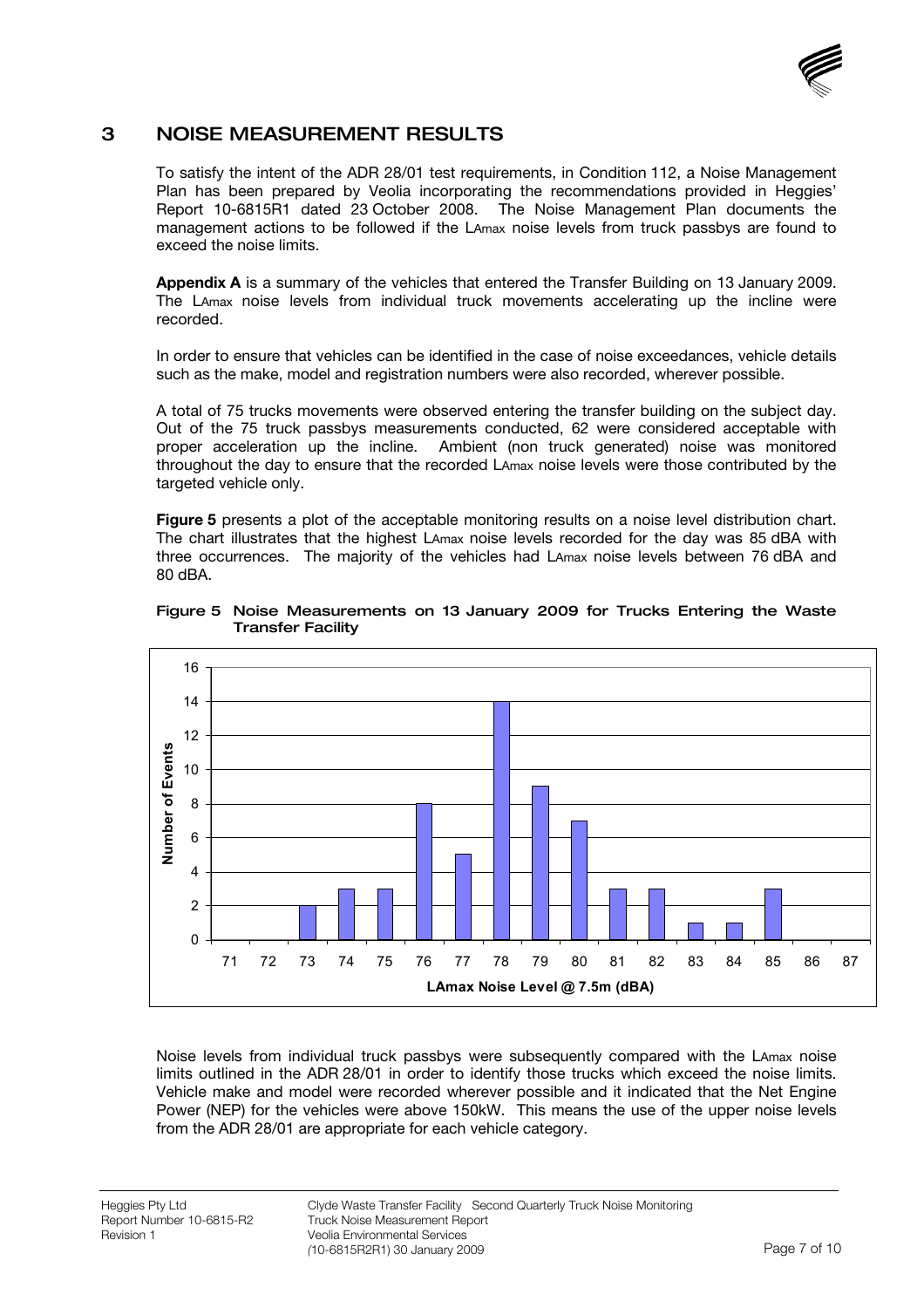

The typical tare weight of a garbage truck is 13 tonnes. Based on this weight, the Gross Vehicle Weight (GVN) of all the vehicles monitored on the 13 January 2009 would exceed 12 tonnes. This would place the noise limits for all vehicles in the NC category of the ADR 28/01.

The results of the days' measurements indicated that the vehicles monitored were within the noise limits outlined in ADR 28/01. However, attention should be paid to the vehicles with a measured LAmax above 84 dBA to ensure that a maintenance plan is in place in order to avoid future exceedances.

#### 4 CONCLUSIONS

The truck noise monitoring, whilst not in strict accordance with the requirements of ADR 28/01, is considered to adhere to the requirements of ADR 28/01 as far as practical (given the site constraints) to enable the LAmax noise levels from truck passbys to be compared to the noise limits in the "Vehicles in Motion" test.

The measurement location for this second monitoring was based on that used for the first quarterly truck noise monitoring survey, which was considered appropriate.

Further background information on time history and methodology for the noise monitoring should be referenced from Heggies report 10-6815R1 dated 23 October 2008, entitled "Clyde Waste Transfer Facility Truck Noise Monitoring Truck Noise Measurement Report".

Noise from the site's fork lift truck, as well as from traffic on Parramatta Road, were insufficiently high to cause interference to the truck noise level measurements.

Vehicles were observed to be accelerating up the incline at the measurement location to enable them to enter the transfer building. Only the measurement results from vehicles that had reasonably high throttle levels during the passby were considered to be acceptable.

If external noise sources were above the LAmax of the truck targeted, the measurement result was discarded.

It was observed on the day of measurement that, for the majority of vehicles, the exhausts were situated at heights above 1,500 mm.

The measured LAmax noise levels have been presented in this report together with the relevant information which enables individual vehicles and operators to be identified. None of the vehicles monitored on the day of the survey exceeded the noise levels of their vehicle category outlined in the Vehicle in Motion Test in the ADR 28/01. However, it is recommended that the vehicles identified in this report as generating noise levels close to the appropriate limits be inspected to see if they are clearly not defective.

So that noise levels are within the limits outlined in ADR 28/01, the repair or improvement of any future identified defective trucks will be managed in accordance with the strategies described in the report entitled "Noise Management Plan – Terminal Operations Clyde Transfer Terminal" prepared by Veolia Environmental Services (Australia) dated May 2008.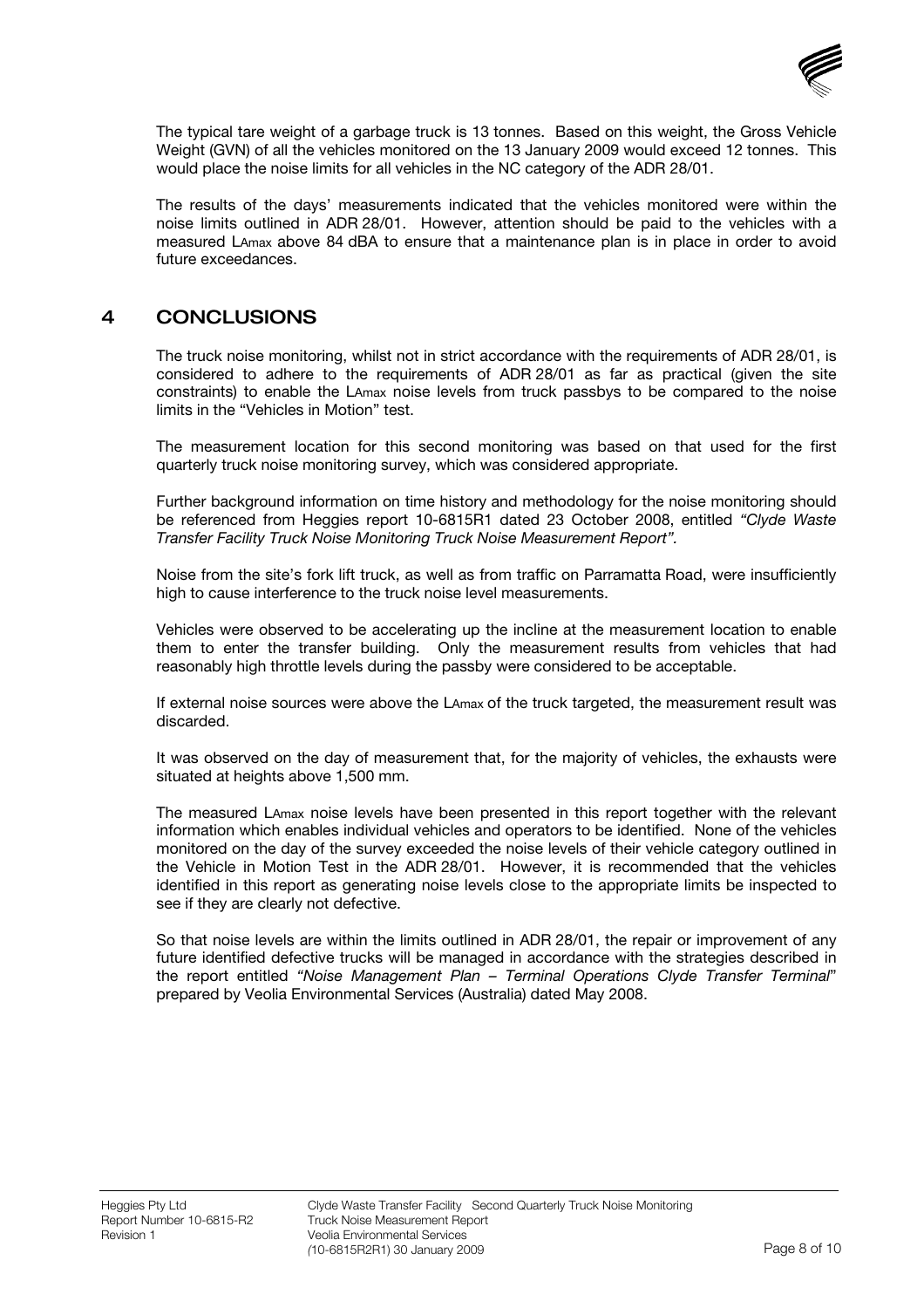# Appendix A

Report 10-6815-R2R1 Page 1 of 2

#### Results of Truck Noise Monitoring

| <b>Time</b> | Company                             | Licence<br><b>Number</b> | <b>Exhaust</b><br>Location | <b>LAmax</b> | <b>Make</b>       | <b>Model</b> |
|-------------|-------------------------------------|--------------------------|----------------------------|--------------|-------------------|--------------|
| 7:54:18     | <b>JJ Richards</b>                  | AR91WK                   | Top / Left                 | 79           |                   |              |
| 8:04:12     | Cleanaway                           | AR10LS                   | Top / Left                 | 80           | <b>IVECO</b>      |              |
| 8:07:36     | <b>JJ Richards</b>                  | AC27PU                   | Top / Left                 | 79           | <b>IVECO</b>      | <b>ACCO</b>  |
| 8:09:33     | Veolia                              | AZ13JG                   |                            | 76           | <b>ISUZU</b>      |              |
| 8:10:23     | Gallaway Environment                | <b>GAL208</b>            | Top / Right                | 74           | <b>MITSUBISHI</b> |              |
| 8:14:57     |                                     | <b>TWP391</b>            | Top / Left                 | 78           |                   |              |
| 8:18:11     | Wanless Wastecorp                   | AF03ZX                   | Top / Left                 | 77           |                   |              |
| 8:20:51     | <b>Auburn City Council</b>          | AB90AN                   | Top / Right                | 73           | <b>ISUZU</b>      |              |
| 8:22:17     | <b>SITA Environment</b><br>Services | AY91GG                   |                            | 78           |                   |              |
| 8:29:13     | Veolia                              | AZ59KC                   | Top / Left                 | 79           | <b>VOLVO</b>      | <b>FM12</b>  |
| 8:34:01     | Auburn City Council                 | AY75CT                   | Top / Left                 | 80           |                   |              |
|             | Canterbury City Council             | <b>YVB310</b>            | Top / Right                | 83           | <b>HINO</b>       |              |
| 8:38:12     | Veolia                              | <b>YCP418</b>            | Top / Left                 | 78           |                   |              |
| 8:40:40     | <b>JJ Richards</b>                  | <b>VPE517</b>            | Top / Right                | 77           | <b>HINO</b>       |              |
| 8:42:57     | JJ Richards                         | <b>ZBG181</b>            | Top / Right                | 78           | <b>HINO</b>       |              |
| 8:45:45     | Auburn City Council                 | AY88AM                   | Top / Left                 | 78           | <b>IVECO</b>      |              |
| 8:47:49     | Cleanaway                           | AR11LS                   | Top / Left                 | 82           | <b>IVECO</b>      |              |
| 8:59:XX     | Wanless Wastecorp                   | AF03ZX                   | Top / Left                 | 79           |                   |              |
| 8:59:09     | Veolia                              | YCP222                   | Top / Left                 | 82           | <b>IVECO</b>      |              |
| 9:04:25     | Cleanaway                           | AR09LS                   | Top / Left                 | 82           | <b>IVECO</b>      |              |
| 9:08:01     | <b>URM</b>                          | <b>URM076</b>            | Top /Left                  | 84           |                   |              |
| 9:08:58     | Veolia                              | <b>YBN779</b>            | Top / Left                 | 79           | <b>IVECO</b>      | <b>ACCO</b>  |
| 9:10:46     |                                     | <b>UPQ191</b>            | Top / Left                 | 79           | <b>MITSUBISHI</b> |              |
| 9:14:06     | Gallaway Environment                | <b>GAL210</b>            | Top / Left                 | 78           | <b>SCANIA</b>     |              |
| 9:16:XX     | Veolia                              | <b>YCP398</b>            | Top / Left                 | 78           | <b>MITSUBISHI</b> |              |
| 9:16:48     | Veolia                              | <b>YCP396</b>            | Top / Left                 | 81           | <b>IVECO</b>      |              |
| 9:19:53     | Cleanaway                           | AR22LS                   | Top / Left                 | 80           | <b>IVECO</b>      |              |
| 9:23:07     | Auburn City Council                 | AV <sub>25Cl</sub>       | Top / Left                 | 75           | Nissian<br>Diesel |              |
| 9:24:43     | JJ Richards                         | <b>VWG346</b>            | Top / Right                | 80           |                   |              |
| 9:26:04     | Watts Waste                         | <b>YTS175</b>            | Top / Left                 | 79           | <b>SCANIA</b>     | 340          |
| 9:32:36     | Canterbury City Council             | ZCP691                   | Top / Right                | 77           | <b>HINO</b>       | <b>FM</b>    |
| 9:34:13     | Canterbury City Council             | ZBG189                   | Top / Right                | 75           | <b>HINO</b>       |              |
| 9:35:51     | Veolia                              | <b>YCP401</b>            | Top / Left                 | 76           | <b>IVECO</b>      |              |
|             | Cleanaway                           | AR49AI                   | Top / Left                 | 80           | <b>IVECO</b>      |              |
| 9:57:59     | Veolia                              | AZ13JG                   | Top / Left                 | 76           |                   |              |
| 9:59:19     |                                     | <b>NH400</b>             | Top / Left                 | 76           | <b>MACK</b>       |              |
| 9:59:49     | Cleanaway                           | AR21LS                   | Top / Left                 | 78           | <b>IVECO</b>      | <b>ACCO</b>  |
| 10:06:08    | <b>URM</b>                          | <b>URM105</b>            | Top / Left                 | 76           | <b>IVECO</b>      | <b>ACCO</b>  |
| 10:08:04    | Veolia                              | AU59AK                   | Top / Left                 | 73           | <b>ISUZU</b>      | 1400         |
| 10:08:44    | Veolia                              | AB40PW                   | Top / Left                 | 78           | <b>ISUZU</b>      |              |

Heggies Pty Ltd Report Number 10-6815-R2 Revision 1

Clyde Waste Transfer Facility Second Quarterly Truck Noise Monitoring Truck Noise Measurement Report Veolia Environmental Services (10-6815R2R1) 30 January 2009 Page 1 of 10